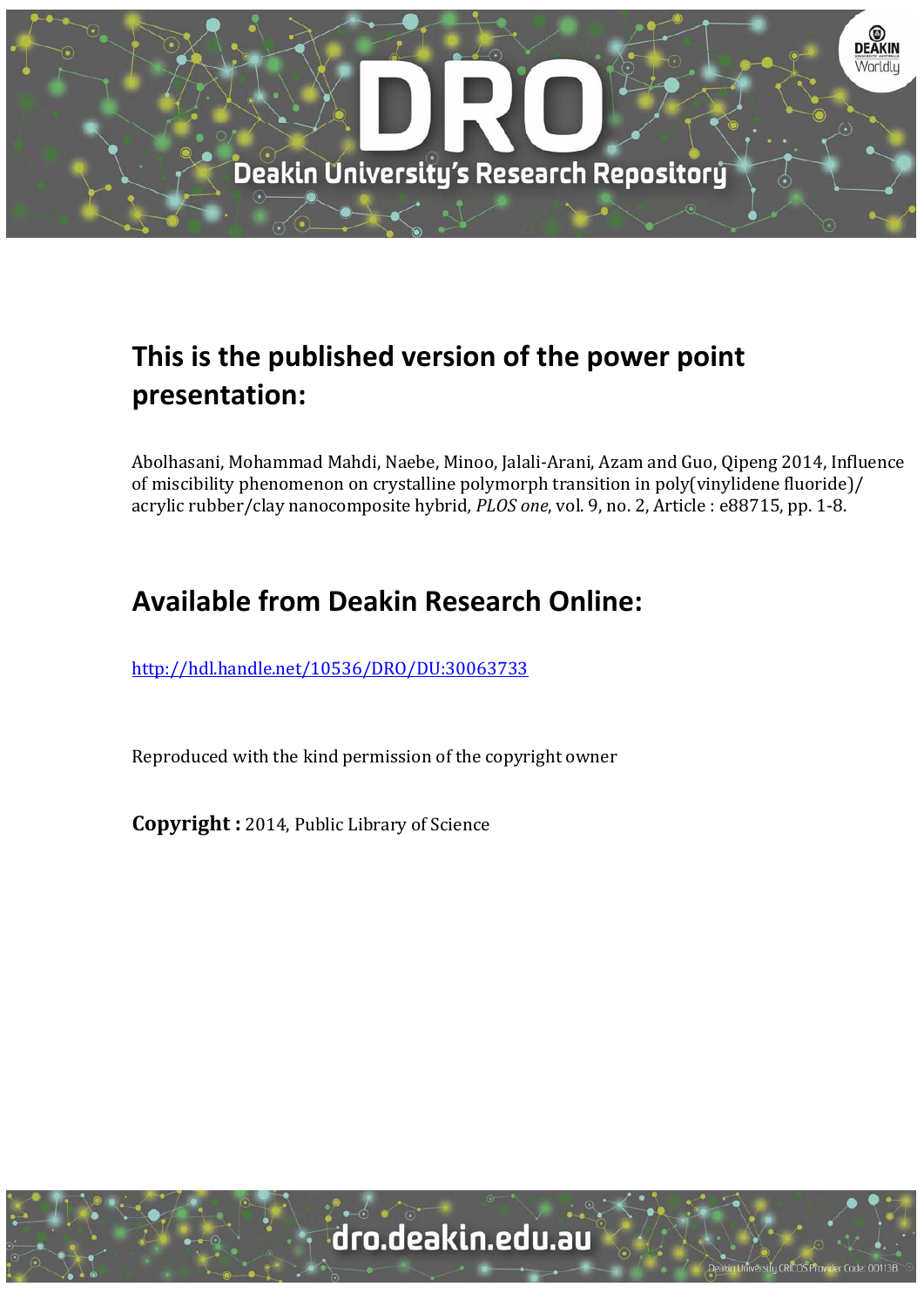# Influence of Miscibility Phenomenon on Crystalline Polymorph Transition in Poly(Vinylidene Fluoride)/ Acrylic Rubber/Clay Nanocomposite Hybrid

# Mohammad Mahdi Abolhasani<sup>1</sup>\*, Minoo Naebe<sup>2</sup>, Azam Jalali-Arani<sup>3</sup>, Qipeng Guo<sup>2</sup>

1 Chemical Engineering Department, Kashan University, Kashan, Iran, 2 Institute for Frontier Materials, Deakin University, Geelong, Australia, 3Department of Polymer Engineering and Color Technology, Amirkabir University of Technology, Tehran, Iran

## Abstract

In this paper, intercalation of nanoclay in the miscible polymer blend of poly(vinylidene fluoride) (PVDF) and acrylic rubber(ACM) was studied. X-ray diffraction was used to investigate the formation of nanoscale polymer blend/clay hybrid. Infrared spectroscopy and X-ray analysis revealed the coexistence of  $\beta$  and  $\gamma$  crystalline forms in PVDF/Clay nanocomposite while  $\alpha$  crystalline form was found to be dominant in PVDF/ACM/Clay miscible hybrids. Flory-Huggins interaction parameter (B) was used to further explain the miscibility phenomenon observed. The B parameter was determined by combining the melting point depression and the binary interaction model. The estimated B values for the ternary PVDF/ACM/Clay and PVDF/ACM pairs were all negative, showing both proper intercalation of the polymer melt into the nanoclay galleries and the good miscibility of PVDF and ACM blend. The B value for the PVDF/ACM blend was almost the same as that measured for the PVDF/ACM/Clay hybrid, suggesting that PVDF chains in nanocomposite hybrids interact with ACM chains and that nanoclay in hybrid systems is wrapped by ACM molecules.

Citation: Abolhasani MM, Naebe M, Jalali-Arani A, Guo Q (2014) Influence of Miscibility Phenomenon on Crystalline Polymorph Transition in Poly(Vinylidene Fluoride)/Acrylic Rubber/Clay Nanocomposite Hybrid. PLoS ONE 9(2): e88715. doi:10.1371/journal.pone.0088715

Editor: Alexei Gruverman, University of Nebraska-Lincoln, United States of America

Received October 8, 2013; Accepted January 10, 2014; Published February 14, 2014

Copyright: © 2014 Abolhasani et al. This is an open-access article distributed under the terms of the Creative Commons Attribution License, which permits unrestricted use, distribution, and reproduction in any medium, provided the original author and source are credited.

Funding: The authors have no support or funding to report.

Competing Interests: The authors have declared that no competing interests exist.

\* E-mail: abolhasani@kashanu.ac.ir

## Introduction

Over the last decade, polymer nanocomposites with organically modified layered silicates have received much attention due to their high temperature stability, improved mechanical and barrier properties [1–4]. Dispersion of a few precents of clay in the polymer matrix has been carried out by direct adsorption and impregnation [5]. Due to the small enthalpy of mixing polymer and layered silicates, the surfaces of silicate layers have been modified to improve dispersion within polymer matrix [6–11]. Although the increased entropy offers the driving force for the physical adsorption process, the direct adsorption of uncharged polymers onto a clay surface appears unlikely due to the small enthalpy variation of this process. Consequently, the specific interactions driven by hydrogen bonding and/or dipole-dipole interaction play an important role to increase both the regular dispersion of clay platelets and the change in crystalline polymorphs of polymers.

Recently, PVDF/ACM blends have been studied [12–18]. In our previous papers [16–18], we have investigated various aspects of miscibility and crystallization behaviours for poly(vinylidene fluoride) (PVDF) and acrylic rubber(ACM) systems. We showed that PVDF and ACM are miscible in ACM rich blends and partially miscible in the blends with more than 50 wt% PVDF. This phenomenon is due to specific interaction between CF2 group of PVDF and carbonyl group of ACM. The main advantage of this blend is the ability of PVDF to crystalize even in ACM rich

blends contrary to many other miscible blends containing PVDF [16,18].

Much effort has been focused on the development of  $\beta$  and/or  $\gamma$ polymorphs in the presence of organically modified layered silicates in PVDF [19–27] and different mechanisms have been proposed to describe this phenomenon [25–27]. However, to the best of our knowledge the effects of miscible amorphous component on the crystalline structure and formation of different polymorphs in the PVDF nanocomposite have not been investigated.

In the present study, we report the dispersion of organically modified layered silicates in a miscible polymer blend and investigate the effects of the miscible amorphous polymers on the formation of different polymorphs of PVDF. Wide angle x-ray diffraction (WAXD) and Fourier transform infrared spectroscopy (FTIR) analysis of the nanocomposite hybrids are used to provide information about various polymorphs formations. The interaction in a nanocomposite can be described by the thermodynamic interaction energy density (B) based on the classical Flory-Huggins theory [28]. Differential scanning calorimetry (DSC) is used to determine the B values of the PVDF/ACM/Clay nanocomposite system. This was achieved through combining the binary interaction model and the melting point depression originally proposed to evaluate the specific interaction between two polymers. We have attempted to associate the crystalline structure of PVDF in miscible nanocomposite to B values obtained from binary interaction model.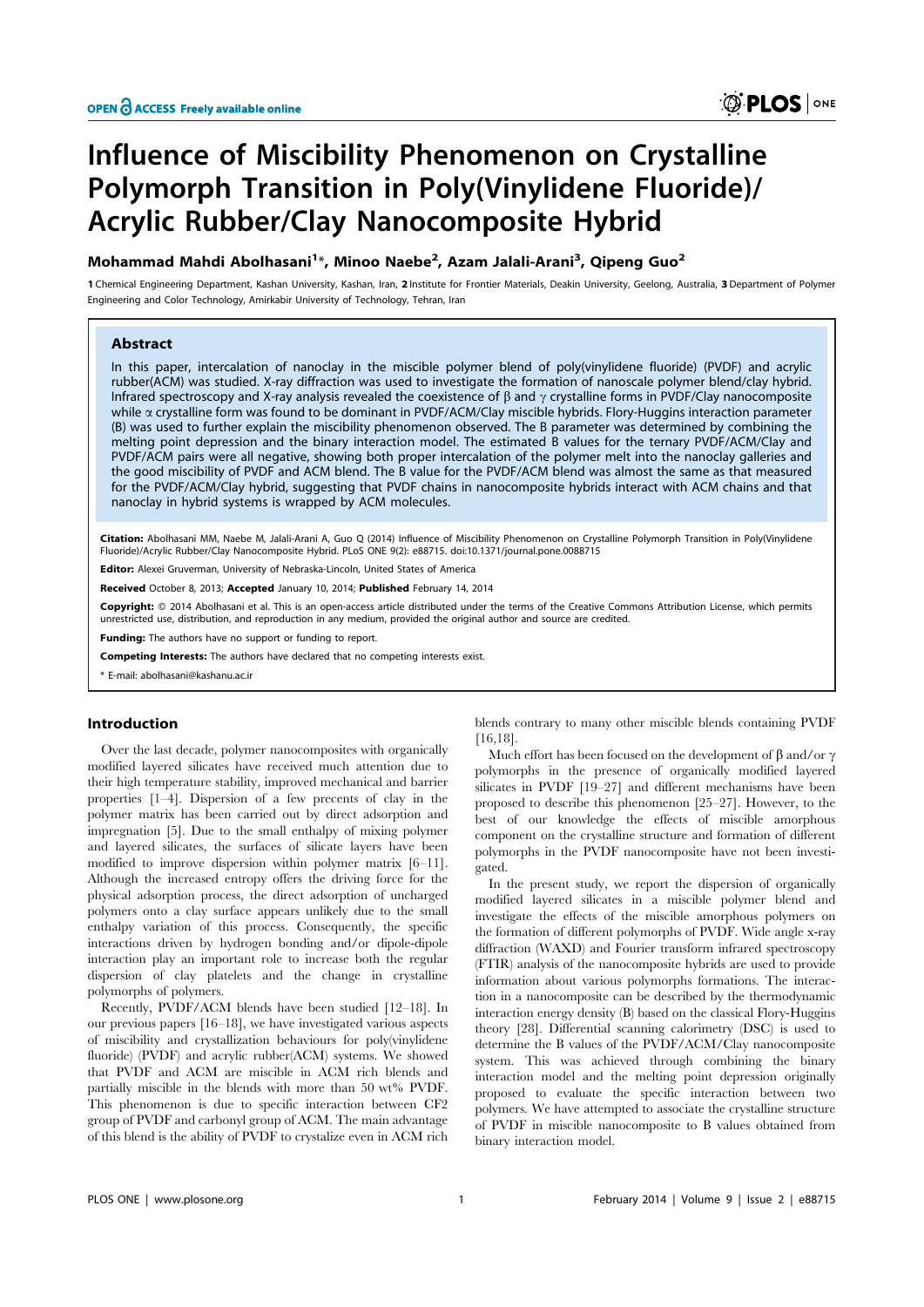|              | <b>Table 1.</b> List of samples prepared. |             |           |  |  |
|--------------|-------------------------------------------|-------------|-----------|--|--|
| Sample       | PVDF(wt%)                                 | ACM(wt%)    | Clay(wt%) |  |  |
| <b>NPVDF</b> | 100                                       | $\mathbf 0$ | 5         |  |  |
| N40/60       | 40                                        | 60          | 5         |  |  |
| N30/70       | 30                                        | 70          | 5         |  |  |
| N20/80       | 20                                        | 80          | 5         |  |  |
| N10/90       | 10                                        | 90          | 5         |  |  |
| <b>NACM</b>  | $\Omega$                                  | 100         | 5         |  |  |

doi:10.1371/journal.pone.0088715.t001

## Experimental

#### Materials and Sample Preparation

PVDF (Kynar 710) MFR of 25 g/10 min (2328C/12.5 kg load) from Arkema and acrylic rubber (Grade AR71) from Zeon Advanced Polymix Co.(Thailand) were used in this work. The major component of the acrylic rubber was poly (ethyl acrylate) (PEA), which contained a minor amount (5%w) of chlorine curesite monomer. Cloisite 30B is organically modified clay with a cation exchange capacity of 90 meq/100 g, supplied by Southern Clay. All components were dried in a vacuum oven at  $80^{\circ}$ C for at least 12 h before processing. The nanocomposite with 5%(wt) nanoclay and a different PVDF/ACM ratio (specification and composition in table 1.) were prepared using a Brabender internal mixer at a rotation speed of  $100$  rpm at  $190^{\circ}$ C for 10 min. Samples were hot pressed at  $200^{\circ}$ C to a thin film and allowed to slowly cool down to room temperature. It's worth noting that in all samples nanoclay was added to miscible PVDF/ACM blends.

#### Characterization

Differential scanning calorimetery (DSC) was conducted using a TA Instrument Q200. To measure the equilibrium melting point, all samples were melted at  $210^{\circ}$ C for 10 min then each cooled down to the desired isothermal temperature and maintained at that temperature until the degree of crystallinity was not increasing any more. After completion of isothermal crystallization the sample subsequently reheated to 210 $\mathrm{^{\circ}C}$  at a heating rate of 20 $\mathrm{^{\circ}C}$  / min to obtain the melting endotherm curve.

Fourier transform infrared spectroscopy (FTIR) was carried out using Bruker 70 equipped with ATR unit. FTIR spectra were acquired(64 scans at  $4 \text{ cm}^{-1}$  resolution ) from500 Cm<sup>-1</sup> to  $1500$  Cm<sup> $^{-1}$ </sup>

X-ray diffraction measurement was performed on a Panalytical XRD instrument. The data was recorded in the range of  $2\theta =$ 5–40 $^{\circ}$  and 2–10 $^{\circ}$ . Samples were scanned continuously with a 0.5 $^{\circ}$ scan step and 1 second scan time. Optical microscopy (OM) was carried out using polarizing microscopes (Nikon Eclipse 80i) equipped with a CCD camera under the cross polarization state.

The composite samples were sectioned using a Leica UC6 ultramicrotome with FC6 cryochamber at  $-120^{\circ}$ C, at a nominal thickness of 70 to 80 nm. Sections were imaged using a Gatan Orius SC1000 digital camera on a JEOL 2100 transmission electron microscope (TEM) operating at an accelerating voltage of 200 kV.

# Results and Discussion

#### Morphology and Clay Dispersion

Figure 1 presents the WAXD patterns of samples. The Cloisite 30B has a d-spacing of 1.8 nm, evidenced by the XRD peak at  $2\theta$  ~4.8°. In the NPVDF sample containing 5 wt% clay, this peak is shifted towards the left (lower frequencies), resulting in a diffused



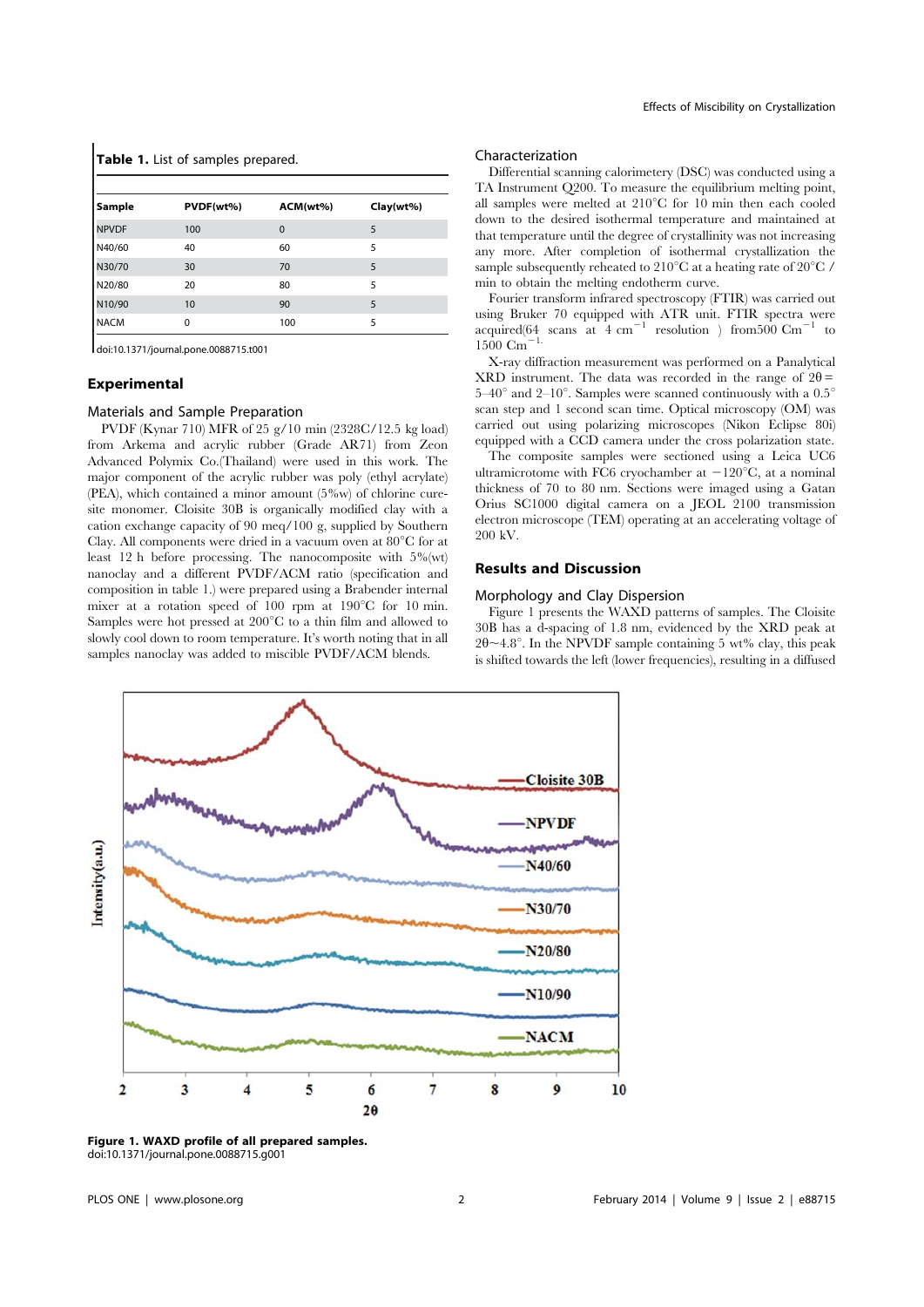

Figure 2. TEM images of (A)NPVDF, (B) NACM and (C)N20/80. doi:10.1371/journal.pone.0088715.g002

peak at  $2\theta \sim 2.5^{\circ}$ , corresponding to d-spacing of 3.4 nm. This suggests that there are some regions in which clay forms an intercalated nanocomposite structure. This type of structure is formed due to either the interaction between the modified clay and PVDF or shear induced intercalation. The peak at  $2\theta \sim 5.8^{\circ}$ corresponding to the d-spacing 1.4 nm could be due to the second order diffraction d(002) [29]. The appearance of this peak could be attributed to a partially collapsed structure resulting from quaternary ammonium degradation.

NACM sample and samples containing ACM showed different behaviour. These samples all demonstrate two small peak at  $2\theta$ ~2° corresponding to d-spacing of 4.2 nm and a broad peak at around  $2\theta \sim 5^{\circ}$  which is almost the same as neat Cloisite 30B peak. However, the relative intensity of the peak reduced significantly suggesting partial exfoliation of nanoclay. A small fraction of nanoclay in sample containing ACM remains in form of local aggregates.

TEM images for NPVDF, NACM and N20/80 sample are shown in Figure 2. Figure 2 (A) clearly shows clay tactoids with a thickness of  $\sim$ 150 nm in NPVDF sample. This is due to the high interfacial tension. From the TEM images, it is clear that the NPVDF sample failed to form an exfoliated structure. In contrast, TEM images of NACM and N20/80 (Fig. 2 (B, C)) show individual nanoclay layers as well as stacks containing parallel oriented layers with various degree of intercalation. The intercalation of ACM chains between the silicate layers is enhanced by the strong polar interaction developed between the oxygen groups of silicate and the oxygen groups of ACM. Therefore, it can be speculated that ACM has a better affinity to organically modified layered silicates compared with PVDF.

The nucleation effect of nanoclay could also be illustrated by polarised optical microscopy (POM) images of PVDF, PVDF20/ ACM80, NPVDF, and N20/80 samples, as seen in Figure 3 These samples were all isothermally crystalized at  $150^{\circ}$ C for one hour. Neat PVDF showed typical spherulitic structure which is spherulite crystals with lamellar splay texture displaying a clear Maltese cross extinction pattern under cross polarization. On the other hand, the miscible PVDF20/ACM80 blend formed dendritic spherulite structure with more open texture. By adding the nanoclay into the above samples, the size of spherulites in nanocomposite and nanocomposite hybrid becomes too small to be detected by POM. This can be attributed to the nucleating effect of nanoclay. A large number of nuclei, created from the nucleation agents, simultaneously grow in a restricted space and lead to the small spherulites.

### Crystalline Structure of PVDF/ACM/Clay Hybrids

We demonstrated previously [16–18] that the neat PVDF and PVDF/ACM blends formed  $\alpha$  polymorph, while PVDF/Clay nanocomposite induce both  $\beta$  and  $\gamma$  polymorphs. In this paper our aim is to investigate the crystalline structure of PVDF in miscible hybrid of PVDF/ACM/Clay.

Figure 4 (A) presents the WAXD patterns of neat PVDF, NPVDF and nanocomposite hybrids. The three  $\alpha$  phase peaks of neat PVDF in WAXD plot observed at  $2\theta \sim 17.7^{\circ}$ ,  $18.4^{\circ}$  and  $20.0^{\circ}$ correspond to the (100), (020) and (110) planes and d-spacings of 5.08, 4.88 and 4.52 Å, respectively. Nevertheless, according to the literature the only specific peak of  $\alpha$  phase is  $2\theta \sim 17.7^{\circ}$  and peaks at  $2\theta \sim 18.4^{\circ}$  and  $20.0^{\circ}$  overlap with  $\beta$  and  $\gamma$  characteristic peaks [14]. As for the NPVDF sample, a shoulder in the right hand peak of 20.0° is observable. The peak at  $2\theta \sim 20.7$ ° corresponds to dspacing 0.427 nm for  $\beta$  phase.  $\gamma$  phase PVDF has a very similar dspacing reflection at 0.431 nm [22]. Therefore, WAXD pattern suggests the formation of  $\beta$  and/or  $\gamma$  phases. However, the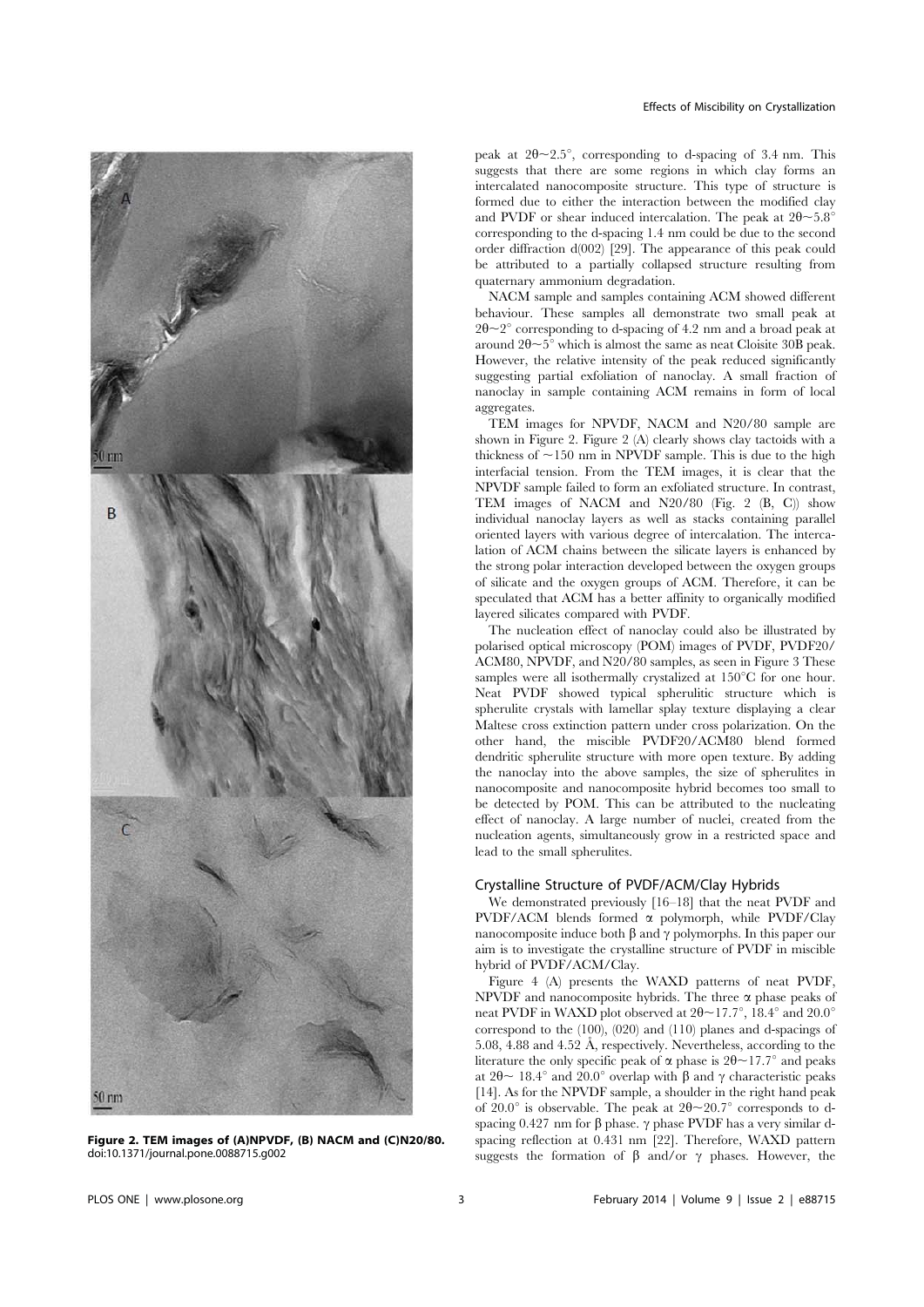

Figure 3. POM images of (A) PVDF, (B) PVDF20/ACM80 blend, (C) NPVDF, and (D) N20/80 samples. Samples were isothermally crystalized at 150 $^{\circ}$ C for one hour. doi:10.1371/journal.pone.0088715.g003

characteristic peak of  $\alpha$  phase (2 $\theta \sim 17.7^{\circ}$ ) disappears and is no longer present. This means that nanoclay hindered the formation of  $\alpha$  polymorph while  $\beta$  and  $\gamma$  phase peaks have overlapped. Interestingly, PVDF/ACM/Clay hybrids again showed  $\alpha$  characteristic peaks at  $2\theta \sim 17.7^{\circ}$ ,  $18.4^{\circ}$  and  $20.0^{\circ}$ . It seems that PVDF crystalline structure in miscible nanocomposite samples is completely different with that of NPVDF sample.

To further clarify the formation of  $\beta$  and/or  $\gamma$  phase in NPVDF sample and its phase transformation to  $\alpha$  polymorph in nanocomposite hybrids, FTIR technique was used to investigate the skeletal and chain conformational changes of PVDF segments. Figure 4 (B) displays the FTIR spectra of neat PVDF, NPVDF and miscible nanocomposite hybrids. The frequencies and the vibrational assignments for  $\alpha$ ,  $\beta$  and  $\gamma$  phases are 763, 811 and 839 cm<sup>-1</sup>, respectively [27]. Neat PVDF and nanocomposite hybrids show only a phase characteristic peak, while NPVDF sample showed both  $\beta$  and  $\gamma$  phase peak. This observation supports the WAXD study findings, demonstrating that the presence of nanoclay hindered the formation of  $\alpha$  polymorph in NPVDF sample while miscibility induced  $\alpha$  phase in hybrids nanocomposites. Therefore,  $\alpha \rightarrow (\beta, \gamma) \rightarrow \alpha$  transitions occurred from neat PVDF to PVDF nanocomposite and to the miscible nanocomposite hybrids. Formation of  $\beta$  and  $\gamma$  polymorph in the NPVDF sample can be attributed to similar crystal lattices between clay and the  $\beta$  polymorph [26], various velocity regimes in nanocomposites [25] and the presence of an ion-dipole interaction between nanoclay layers and PVDF chains in molten state [27], while in miscible nanocomposite hybrids there is no interaction between PVDF and clay, causing ACM to act like a compatibilizer between PVDF and clay platelets.

In other words, it can be speculated that PVDF chains in nanocomposite hybrids experience the same surroundings as PVDF chains in PVDF/ACM blends, therefore all PVDF chains are in the same velocity regime. To verify the above speculation we have determined the interaction parameter for nanocomposite hybrids and compared it with PVDF/ACM blends.

# Melting Point Depression and Interaction Parameter Determination

The evaluation of the specific interaction between the crystallizable polymer chains and its surrounding can be made by combining the melting point depression and the binary interaction model for heat of mixing. The relation between the melting point depression and the interaction energy parameter in the mixture can be described by the following equation [30]:

$$
T_m^0 - T_{mix}^0 = -B \frac{V_{iu}}{\Delta H_{iu}} T_m^0 (1 - \phi_i)^2
$$
 (1)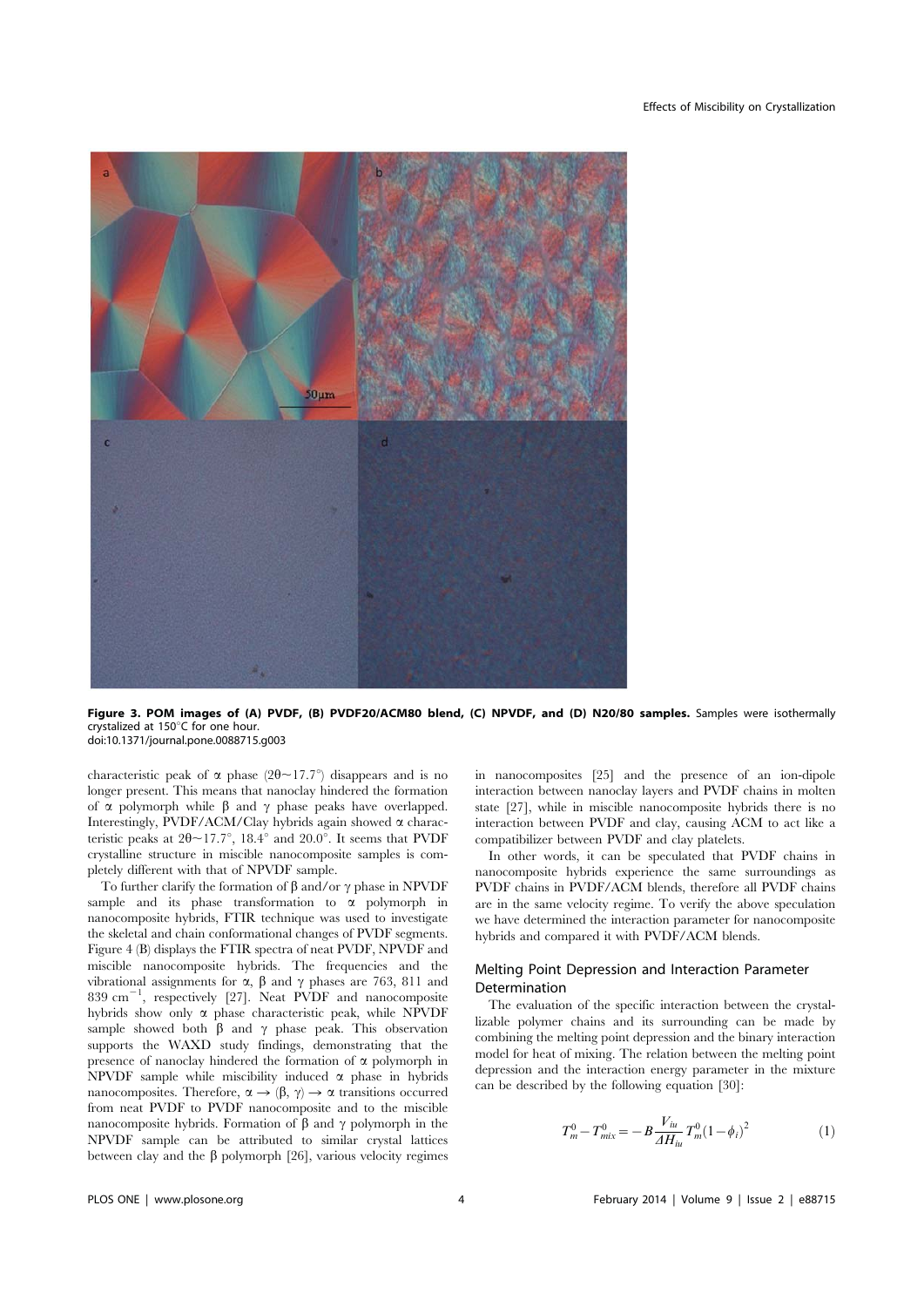

Figure 4. (A) WAXD pattern of neat PVDF and nanocomposite hybrids showed  $a$  polymorph characteristic peak while PVDF nanocomposite demonstrated  $\beta$  and  $\gamma$  phase (B) FTIR spectrum of samples showed the same results as WAXD. doi:10.1371/journal.pone.0088715.g004

where  $T_m^0$  and  $T_{mix}^0$  are the equilibrium melting points of PVDF and mixtures, respectively,  $V_{ii}/\Delta H_{ii}$  is the heat of fusion of PVDF per unit volume,  $\phi_i$  is the volume fraction of PVDF, and B is the interaction energy density between two components. The overall interaction energy density (B) can be obtained from the slope of the plot of  $T_m^0 - T_{mix}^0$  vs.  $(1 - \phi_i)^2$ . Equation 1 suggests that the parameter B for a ternary blend can be evaluated the same way as for a binary blend.

The overall interaction parameter B has been evaluated from the equilibrium melting point depression at a given  $\phi_i$ . The equilibrium melting points were determined from the Hoffman-Weeks plots, as shown in Figure 5 Table 2 summarizes the equilibrium melting temperature of PVDF in the PVDF/ACM/ Clay nanocomposite hybrids, and the data for neat PVDF, PVDF/ACM blends from our earlier work [17]. It is clear that the equilibrium melting temperatures of nanocomposite hybrids are almost the same as the PVDF/ACM blends. This further proves the non-interference of nanoclay in chains crystallization of PVDF.

Figure 6 shows plots of the equilibrium melting point depression of PVDF versus the square of the volume fraction for the

remaining part in the ternary mixture. The data can be fitted by a straight line and its slope determines the overall interaction parameter; B as  $-2.2$  cal/cm<sup>3</sup>. B value of  $-2$  cal/cm<sup>3</sup> was determined in our previous study [17] for PVDF/ACM blends which is almost the same value as obtained for nanocomposite hybrids. Note that the B value in equation 1 is related to the interaction between crystallizable component with its surroundings. Therefore, the similarity of B values for the nanocomposite hybrid with PVDF/ACM blend is associated with the fact that PVDF chains in both systems interacted with the same environment. In other words, PVDF chains in both systems interact with ACM chains and that nanoclays in hybrid systems are covered by ACM molecules. This hypothesis has been presented schematically in Figure 7. In summary we found that the presence of nanoclay did not affect the formation of  $\alpha$  polymorph in miscible nanocomposite hybrids.

# Conclusion

In this study, abnormal formation of  $\alpha$  polymorph in a miscible nanocomposite hybrid of PVDF/ACM/Clay has been investigat-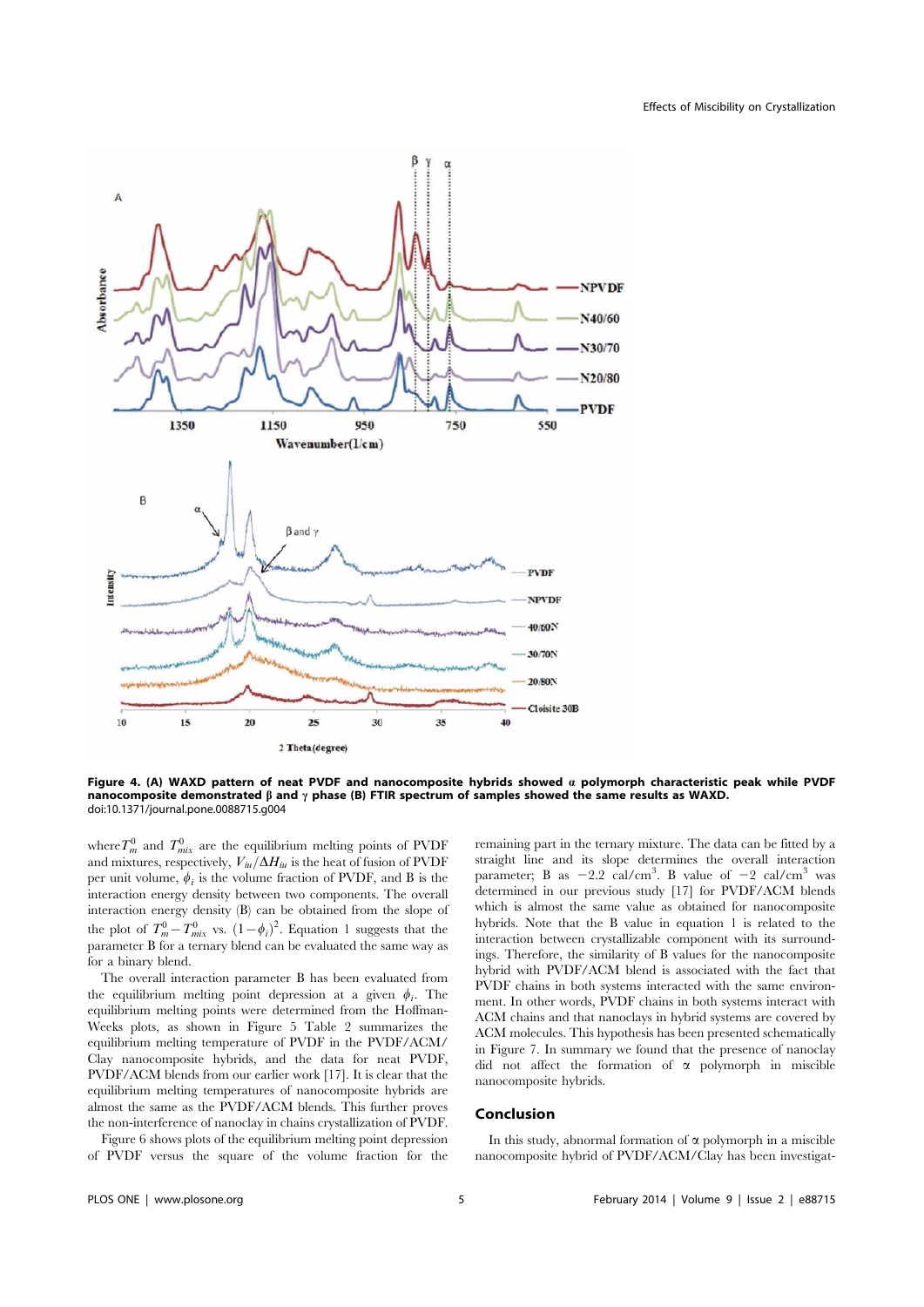

Figure 5. Plots of observed melting temperature  $T^0_m$  vs. Tc. doi:10.1371/journal.pone.0088715.g005

| <b>Table 2.</b> equilibrium melting points. |         |                |         |  |  |
|---------------------------------------------|---------|----------------|---------|--|--|
| <b>Miscible</b><br>nanocomposite            | $T_m^0$ | Miscible blend | $T_m^0$ |  |  |
| N40/60                                      | 171     | 40/60          | 171     |  |  |
| N30/70                                      | 168     | 30/70          | 169     |  |  |
| N20/80                                      | 166     | 20/80          | 165     |  |  |
| N10/90                                      | 163     | 10/90          | 158     |  |  |

doi:10.1371/journal.pone.0088715.t002

ed. WAXD and TEM results proved that clay tactoids formed an intercalated structure in PVDF matrix while miscible nanocomposite hybrids showed individual layers as well as stacks containing parallel and oriented layers with various degrees of intercalation. Miscible nanocomposite hybrids showed similar equilibrium melting points as PVDF/ACM blends, suggesting zero influence of nanoclay in PVDF crystallization.

The Flory-Huggins interaction parameters B value's between PVDF and its surrounding showed  $-2.2$  cal/cm<sup>3</sup> and  $-2$  cal/cm<sup>3</sup> values for PVDF/ACM/Clay miscible nanocomposite hybrids



Figure 6. Plot of  $T_m^0 - T_{mix}^0$  vs.  $(1 - \phi_i)^2$ . doi:10.1371/journal.pone.0088715.g006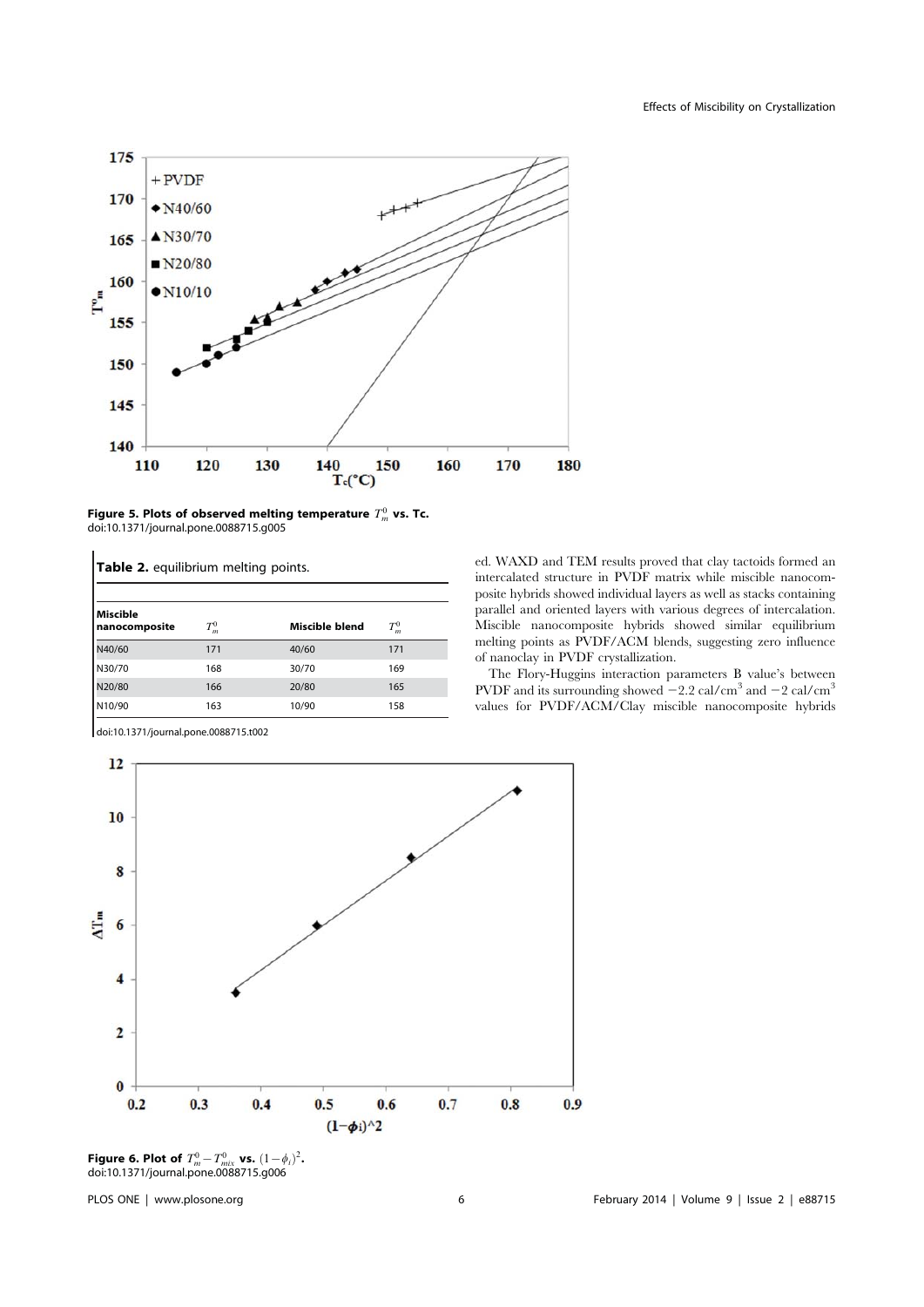

Figure 7. Schematic representation of nanocomposite hybrids demonstrating ACM chains are scattered between PVDF crystals and clay platelets.

doi:10.1371/journal.pone.0088715.g007

and PVDF/ACM blends, respectively. Therefore similarity of B values for nanocomposite hybrid with PVDF/ACM blend is associated with the fact that nanoclays in hybrid systems are covered by ACM molecules and have no effect on different polymorph formation in PVDF crystallization.

## References

- 1. Zare Y, Garmabi H (2012) Nonisothermal crystallization and melting behavior of PP/nanoclay/CaCO3 ternary nanocomposite. Journal of Applied Polymer Science 124: 1225–1233.
- 2. LeBaron PC, Wang Z, Pinnavaia TJ (1999) Polymer-layered silicate nanocomposites: an overview. Applied Clay Science 15: 11–29.
- 3. Hoffmann B, Dietrich C, Thomann R, Friedrich C, Mülhaupt R (2000) Morphology and rheology of polystyrene nanocomposites based upon and rheology of polystyrene nanocomposites based upon organoclay. Macromolecular Rapid Communications 21: 57–61.
- 4. Alexandre M, Dubois P (2000) Polymer-layered silicate nanocomposites: preparation, properties and uses of a new class of materials. Materials Science and Engineering: R: Reports 28: 1–63.
- 5. Lim SK, Kim JW, Chin I, Kwon YK, Choi HJ (2002) Preparation and Interaction Characteristics of Organically Modified Montmorillonite Nanocomposite with Miscible Polymer Blend of Poly(Ethylene Oxide) and Poly(Methyl Methacrylate). Chemistry of Materials 14: 1989–1994.
- 6. Vaia RA, Jandt KD, Kramer EJ, Giannelis EP (1996) Microstructural Evolution of Melt Intercalated Polymer-Organically Modified Layered Silicates Nanocomposites. Chemistry of Materials 8: 2628–2635.
- 7. Vaia RA, Ishii H, Giannelis EP (1993) Synthesis and properties of twodimensional nanostructures by direct intercalation of polymer melts in layered silicates. Chemistry of Materials 5: 1694–1696.
- 8. Krishnamoorti R, Vaia RA, Giannelis EP (1996) Structure and Dynamics of Polymer-Layered Silicate Nanocomposites. Chemistry of Materials 8: 1728– 1734.
- 9. Hyun YH, Lim ST, Choi HJ, Jhon MS (2001) Rheology of Poly(ethylene oxide)/ Organoclay Nanocomposites. Macromolecules 34: 8084–8093.
- 10. Giannelis EP (1996) Polymer Layered Silicate Nanocomposites. Advanced Materials 8: 29–35.
- 11. Akelah A, Salahuddin N, Hiltner A, Baer E, Moet A (1994) Morphological hierarchy of butadieneacrylonitrile/montmorillonite nanocomposite. Nanostructured Materials 4: 965–978.
- 12. Li Y, Oono Y, Nakayama K, Shimizu H, Inoue T (2006) Dual lamellar crystal structure in poly(vinylidene fluoride)/acrylic rubber blends and its biaxial orientation behavior. Polymer 47: 3946–3953.
- 13. Li Y, Iwakura Y, Shimizu H (2008) Polymer Crystallites with Few Tie Molecules from a Miscible Polymer Blend. Macromolecules 41: 3396–3400.
- 14. Li Y, Iwakura Y, Zhao L, Shimizu H (2008) Nanostructured Poly(vinylidene fluoride) Materials by Melt Blending with Several Percent of Acrylic Rubber. Macromolecules 41: 3120–3124.

### Author Contributions

Conceived and designed the experiments: MMA. Performed the experiments: MMA MN. Analyzed the data: MMA. Contributed reagents/materials/analysis tools: MMA MN AJA QG. Wrote the paper: MMA MN.

- 15. Li Y, Oono Y, Kadowaki Y, Inoue T, Nakayama K, et al. (2006) A Novel Thermoplastic Elastomer by Reaction-Induced Phase Decomposition from a Miscible Polymer Blend. Macromolecules 39: 4195–4201.
- 16. Abolhasani MM, Jalali-Arani A, Nazockdast H, Guo Q (2013) Poly(vinylidene fluoride)-acrylic rubber partially miscible blends: Crystallization within conju-gated phases induce dual lamellar crystalline structure. Polymer 54: 4686–4701.
- 17. Abolhasani MM, Guo Q, Jalali-Arani A, Nazockdast H (2013) Poly(vinylidene fluoride)–acrylic rubber partially miscible blends: Phase behavior and its effects on the mechanical properties. Journal of Applied Polymer Science 130: 1247– 1258.
- 18. Abolhasani MM, Rezaei Abadchi M, Magniez K, Guo Q Fold surface free energy determination of PVDF lamellae in new miscible blends of PVDF/ACM by different thermal analysis technique. Submitted.
- 19. Priya L, Jog JP (2002) Poly(vinylidene fluoride)/clay nanocomposites prepared by melt intercalation: Crystallization and dynamic mechanical behavior studies. Journal of Polymer Science Part B: Polymer Physics 40: 1682–1689.
- 20. Priya L, Jog JP (2003) Polymorphism in intercalated poly(vinylidene fluoride)/ clay nanocomposites. Journal of Applied Polymer Science 89: 2036–2040.
- 21. Priya L, Jog JP (2003) Intercalated poly(vinylidene fluoride)/clay nanocomposites: Structure and properties. Journal of Polymer Science Part B: Polymer Physics 41: 31–38.
- 22. Buckley J, Cebe P, Cherdack D, Crawford J, Ince BS, et al. (2006) Nanocomposites of poly(vinylidene fluoride) with organically modified silicate. Polymer 47: 2411–2422.
- 23. Asai K, Okamoto M, Tashiro K (2008) Crystallization behavior of nanocomposite based on poly(vinylidene fluoride) and organically modified layered titanate. Polymer 49: 4298–4306.
- 24. Asai K, Okamoto M, Tashiro K (2008) Real-time investigation of crystallization in poly(vinylidene fluoride)-based nano-composites probed by infrared spectroscopy. Polymer 49: 5186–5190.
- 25. Abolhasani MM, Naebe M, Guo Q A new approach for mechanisms of ferroelectric crystalline phase formation in PVDF nanocomposite Submitted.
- 26. Shah D, Maiti P, Gunn E, Schmidt DF, Jiang DD, et al. (2004) Dramatic Enhancements in Toughness of Polyvinylidene Fluoride Nanocomposites via Nanoclay-Directed Crystal Structure and Morphology. Advanced Materials 16: 1173–1177.
- 27. Ramasundaram S, Yoon S, Kim KJ, Park C (2008) Preferential formation of electroactive crystalline phases in poly(vinylidene fluoride)/organically modified